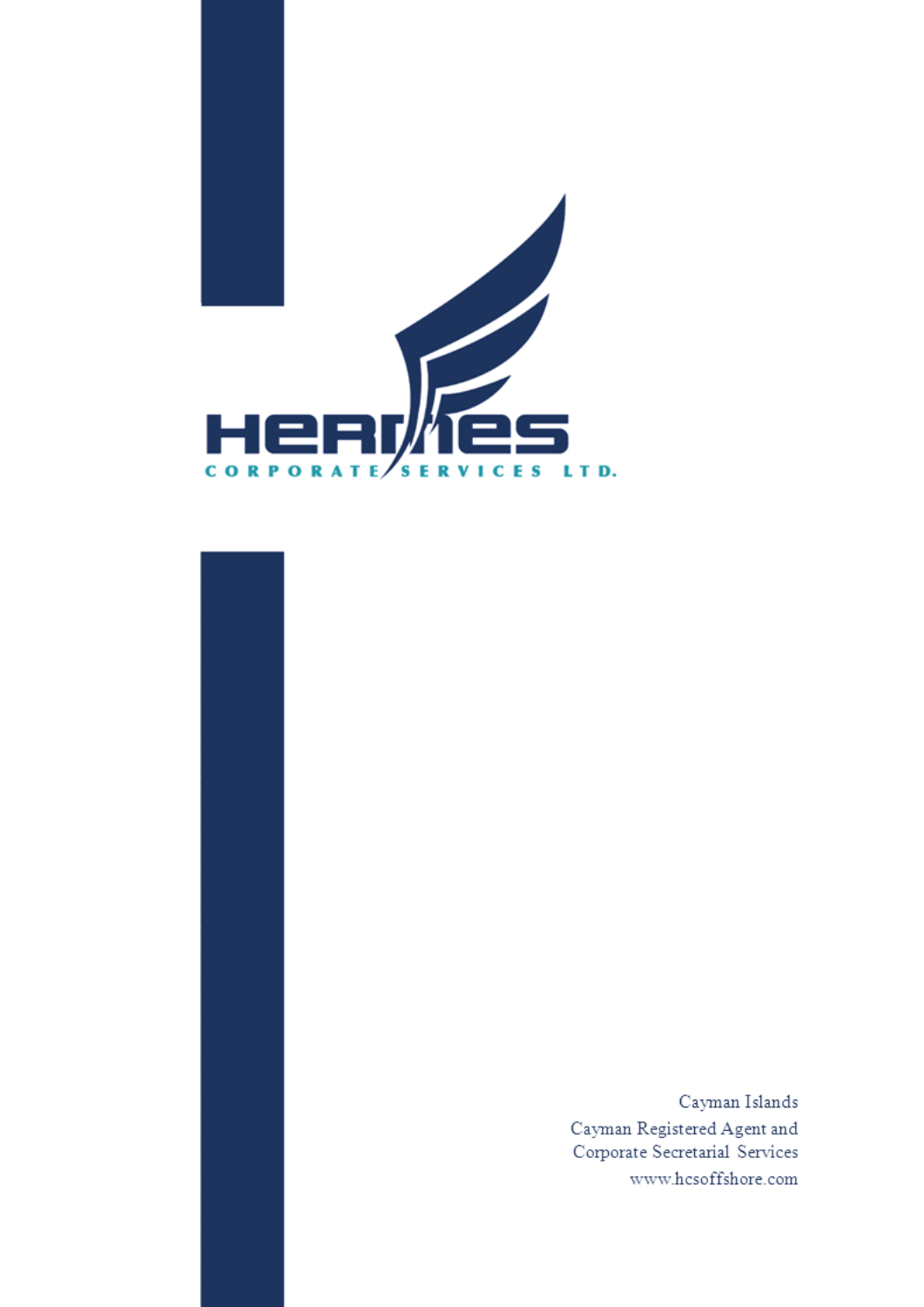# **LEGAL UPDATE**

### **Introduction of Foundation Companies in the Cayman Islands**

The Cayman Islands government published the Foundation Companies Bill, 2016 in December 2016 to allow for the formation of a new Cayman Islands corporate vehicle: the foundation company. It is anticipated that the new Foundation Company structure will, among other things, (1) create a number of uses for private clients to hold family wealth and businesses as an alternative to trusts, and (2) greatly enhance the flexibility for structuring finance transactions.

#### **Key Features of Foundation Companies**

- *Conversion or Formation* An existing company will be able to apply to the Companies Registry to convert into a Foundation Company or a new company will be able to apply to be formed as a Foundation Company.
- *Separate legal personality* A Foundation Company is a body corporate with legal personality separate and distinct from that of its members, directors, officers, supervisors and founder. It has capacity to sue and be sued in its own name and to hold property. There are no restrictions on the type of property or asset it may hold.
- *Capital Structure*  A Foundation Company must be limited by shares or by guarantee, with or without share capital.
- *Constitution*  A Foundation Company must have Articles of Association and a Memorandum of Association ("Memorandum"). The Memorandum must (i) state that the company is a foundation company, (ii) generally or specifically describe its objects (which may, but need not, be beneficial to other persons), (iii) provide directly or by reference to its Articles, for the disposal of any surplus assets the company may have on winding-up; and (iv) prohibit dividends or other distributions of profits or assets to its members or proposed members in their capacity as members.
- *Objects*  A Foundation Company may be established for any lawful purpose, (i.e. commercial, charitable or philanthropic or any private purposes or a combination of such purposes.
- *Capital Requirements*  There is no minimum capital requirement for a Foundation Company and a founder or any other person may add assets to the Foundation Company subject to acceptance by the Foundation Company.

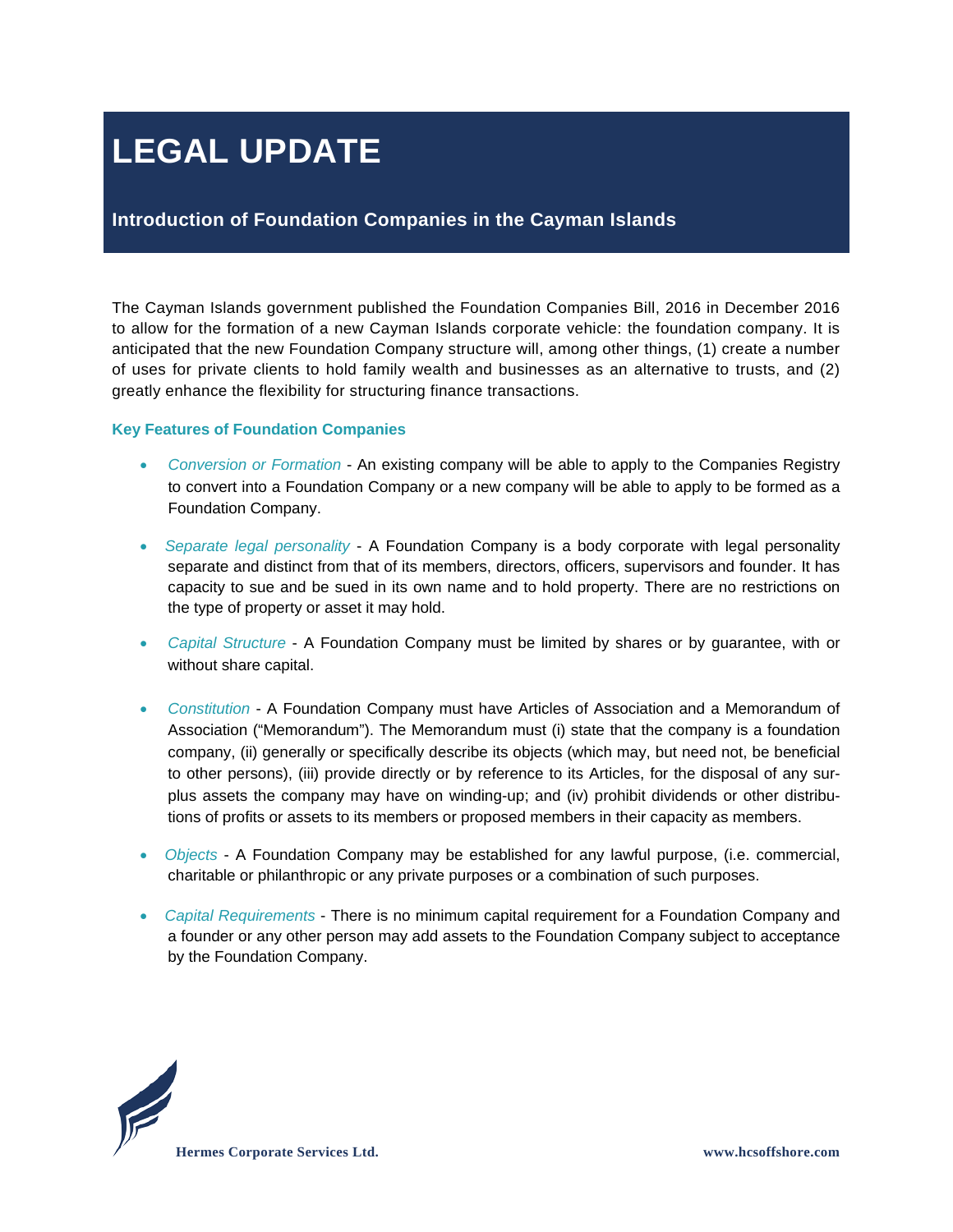- *Secretary*  A Foundation Company is required to have a "qualified person" at all times as its secretary. A qualified person for the purposes of a Foundation Company means a person who is licensed or permitted by the Companies Management Law (2003 Revision) to provide company management services in the Cayman Islands to the Foundation Company. The secretary is required to maintain a full and proper record of its activities and enquiries made for giving notices.
- *Director*  A Foundation Company is managed by a board of directors. Any individual of full capacity and/or any company may be a director. The duties that the directors of a Foundation Company owe to the Foundation Company are the same duties as directors of any other company owe to that other company. The standard of care, diligence and skill applicable to directors of a Foundation Company is same as that owed by directors to any other company. The directors of a Foundation Company need not be resident in the Cayman Islands.
- *Tax Status*  A Foundation Company will be exempt from any Cayman Islands income tax or capital gains tax and is able to obtain a tax undertaking certificate from the Cayman Islands government guaranteeing no change to their tax status for a period of up to 50 years from the date of the undertaking.
- *Dispute Resolution*  A Foundation Company's constitution may provide for the resolution of disputes, differences or difficulties (each an "issue") with or among its directors, officers, interested persons or beneficiaries (to the extent beneficiaries have any rights) concerning the Foundation Company or its operations or affairs, or the duties, powers or rights of persons under the constitution by arbitration or by any other lawful method.
- *Membership*  A Foundation Company's constitution may grant or authorise the grant to any person or description of persons, whether or not ascertained or in existence, the right to become a member of the Foundation Company and such right is enforceable by action against the Foundation Company. Additionally, a Foundation Company may cease to have members if its Memorandum so permits or requires and it continues to have one or more supervisors. Ceasing to have members will not affect the Foundation Company's existence, capacity or powers. If a Foundation Company has ceased to have members, it may not subsequently admit members, or issue shares, unless expressly authorised to do so by its constitution. The liability of members of a Foundation Company is limited.
- *Supervisor*  A Foundation Company's constitution may grant, or authorise the grant, to any person or persons or description of persons, whether or not ascertained or in existence, the right to become a Supervisor of the Foundation Company and such right is enforceable by action against the Foundation Company, whether or not enforceable as a matter of contract. Supervisors are persons, other than members, who, under the Foundation Company's constitution, have a right to attend and vote at general meetings, whether or not the person has supervisory powers or duties.
- *Register of Supervisors*  In addition to the register of directors, members and charges that Cayman Islands companies are required to keep, a Foundation Company must keep at its registered office an up to date register of supervisors (which contains the names and addresses of its supervisors, the date on which each of its supervisor was appointed, and any date on which

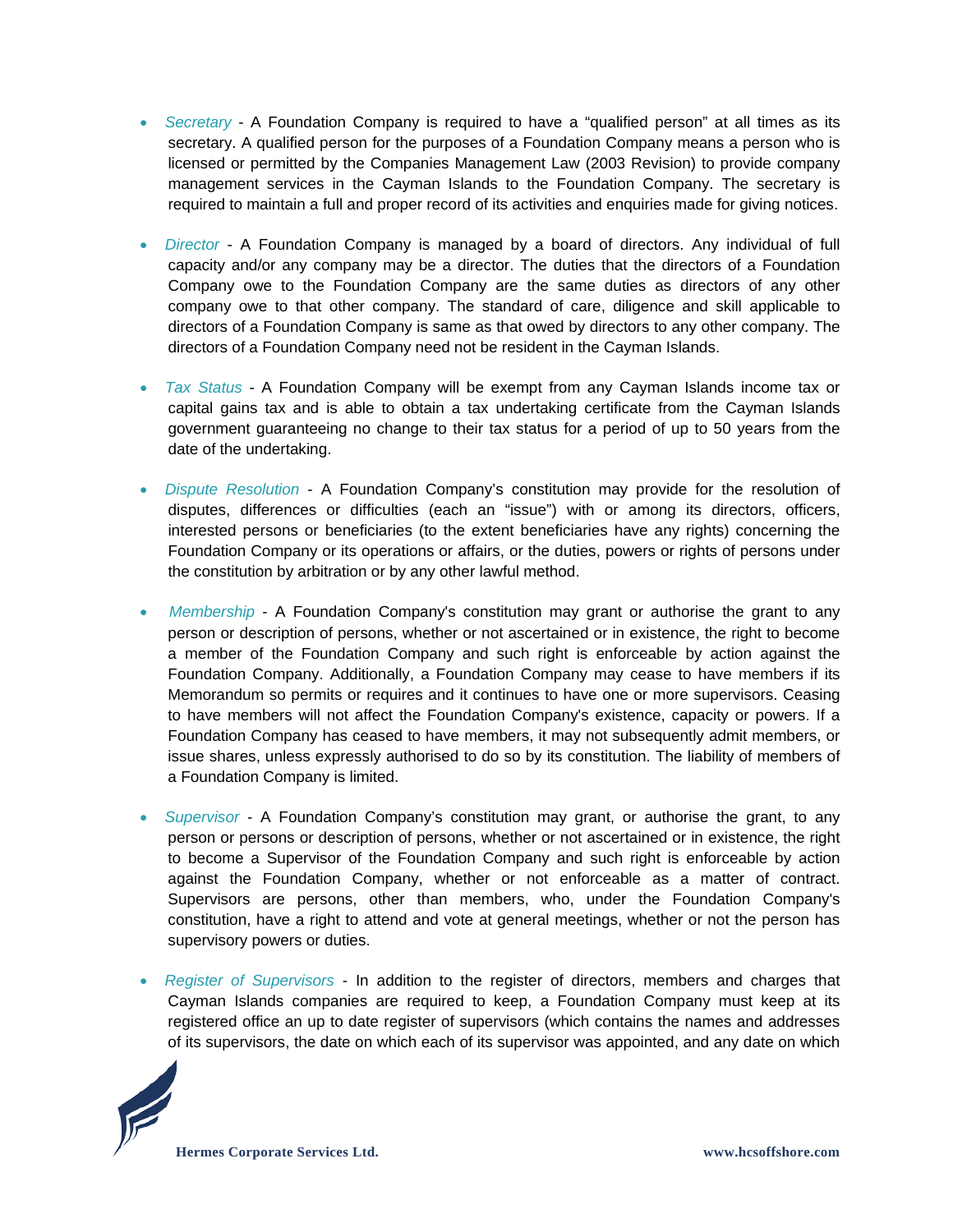a supervisor's appointment ceased). Failure to do so is subject to criminal sanction on the Foundation Company and every director or manager of the Foundation Company who knowingly and wilfully authorised or permitted the contravention.

#### **Key Benefits of Foundation Companies**

It is anticipated that Foundation Companies will have a wide range of uses, e.g.

- i. as special purpose vehicles (SPVs) in finance transactions;
- ii. as charities;
- iii. as protectors or enforcers (in relation to other trusts or fiduciary structures);
- iv. as mechanisms within private trust company structures;

If desired, individuals in control of a Foundation Company can mirror the board(s) of existing family enterprises by appointing the same persons as Directors of the Foundation Company.

The ability for beneficiaries of a Foundation Company to have different entitlements as beneficiaries will also be very useful for asset protection purposes. Additionally, the Foundation Company will be ideal for holding higher-risk, less diversified assets, since "interested persons" will owe their duty to the Foundation Company, and not to any potential beneficiaries.

The Foundation Companies Bill, 2016 is expected to become law later in 2017. We will provide further updates once the commencement date for the new law is confirmed.

*For specific advice on Cayman Islands Foundation Companies, please contact:*

Yun Sheng | [yun.sheng@hcsoffshore.com](mailto:yun.sheng@hcsoffshore.com)